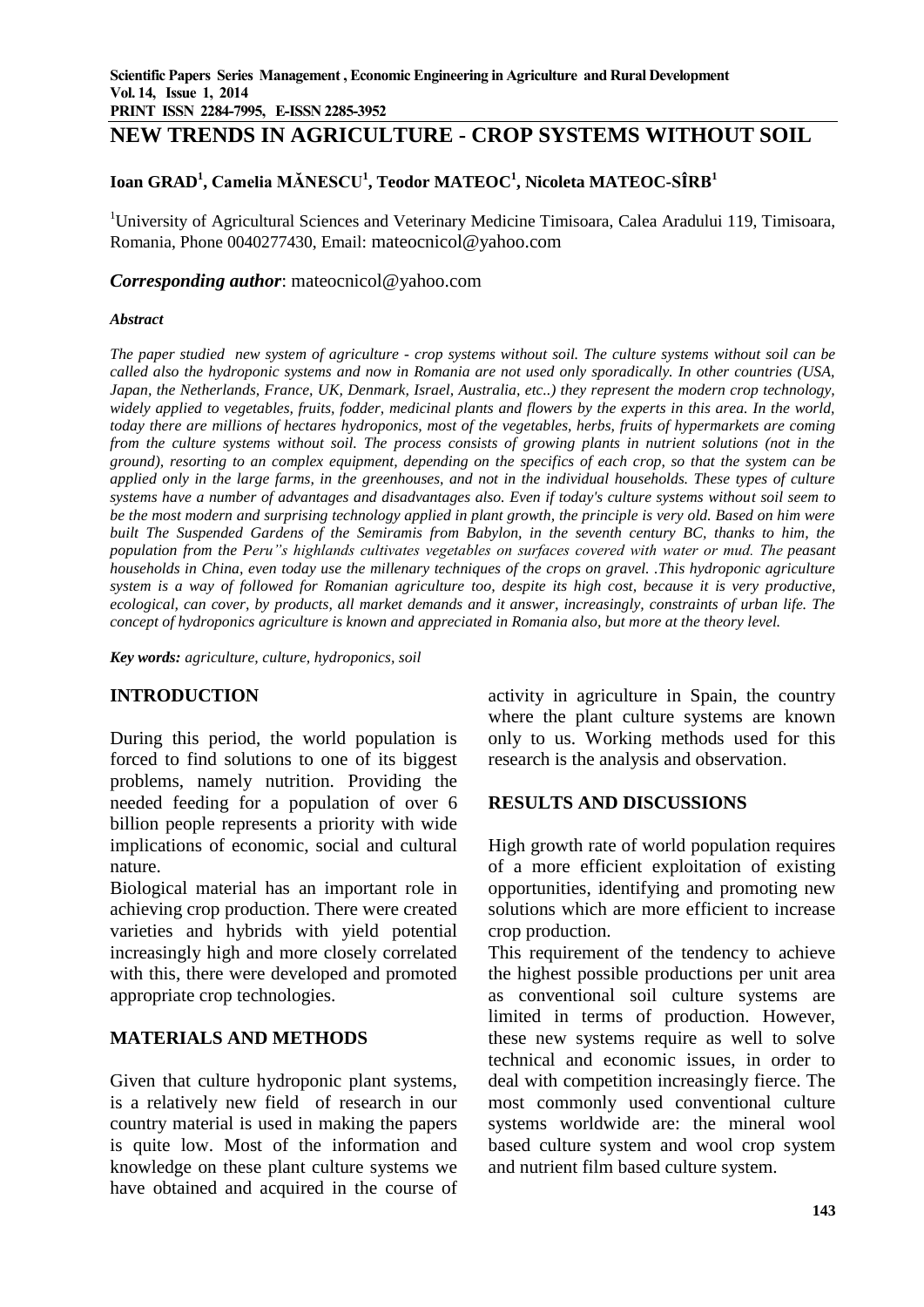### **Scientific Papers Series Management, Economic Engineering in Agriculture and Rural Development Vol. 14, Issue 1, 2014**

## **PRINT ISSN 2284-7995, E-ISSN 2285-3952**

Extending these culture systems have some drawbacks such as: the wool culture based system involves enormous quantities of this material, which is subsequently back into circulation with high difficulty, and the system.

The nutrient film culture based system implies rearranging the production spaces by installing gutters, this process being highly expensive financially [1].

Given the issues mentioned above, there is necessary to develop some technologies that are not expensive, that can be done with inexpensive and handy materials, but at the same time to ensure a high productivity both quantitatively and qualitatively.

In the view of meeting the desiderata presented and adapting them to the economic potential of farmers which are part of an underdeveloped economy, there is an increasingly requiest for the application of the crop on organic substrates. This culture system has two main advantages: it is very accessible from economically point of view and it suits the global trend, which is toward to a more organic culture[3].

The procedure used in hydroponic cultures consists of growing plants in nutrient solutions (and not in the ground), resorting to a complex devices that automatically adjusts nutrient concentration and distribution of liquid nutrients, depending on the specifics of each crop, and this is the reason for which the system can not be applied but in large farms, in greenhouses, and not in individual households.



Fig. 1. Hydroponic plant culture system

Hydroponics is the art of growing plants directly in water. The term comes from the Greek words "hidros" which means water, and "ponos", meaning work. This concept has been rediscovered in the 30's of last century, within the University Berkeley of California, by Dr. Gericke; we mention "rediscovered" because, in reality, this method of cultivation has existed since the earliest times [4].



Fig. 2 Culture of lettuce in hydroponic system

Hydroponic culture systems involve building a plant rooting medium other than soil, which can be mineral wool (very used lately), gravel, sand, quartz, perlite (a sponge material, made from volcanic rock) expanded clay, polyurethane, etc. The used materials for supporting substrates, whether natural, whether industrially produced, should allow the roots to breathe, to have the ability to retain the solution (but provide a good drainage too), not to interact with the various components of nutrient substances. The materials are wetted at regular intervals with nutritional solution which must contain, in certain proportions, all elements (minerals and trace elements) which the plant normally extract them from the soil: calcium, magnesium, sodium, potassium, iron, etc. The water containing nutrients is spread by an ultrasound device, with ceramic membrane and having the ability to vibrate at a certain frequency (1.65 MHz), which means more than 1.5 million vibrations per second. When water passes over this membrane, it is sprayed so soft that resembles a kind of fog, fueling plant roots in a favorable growth rate. This fog is permanently ventilated, stimulating its uptake by the plant that is growing more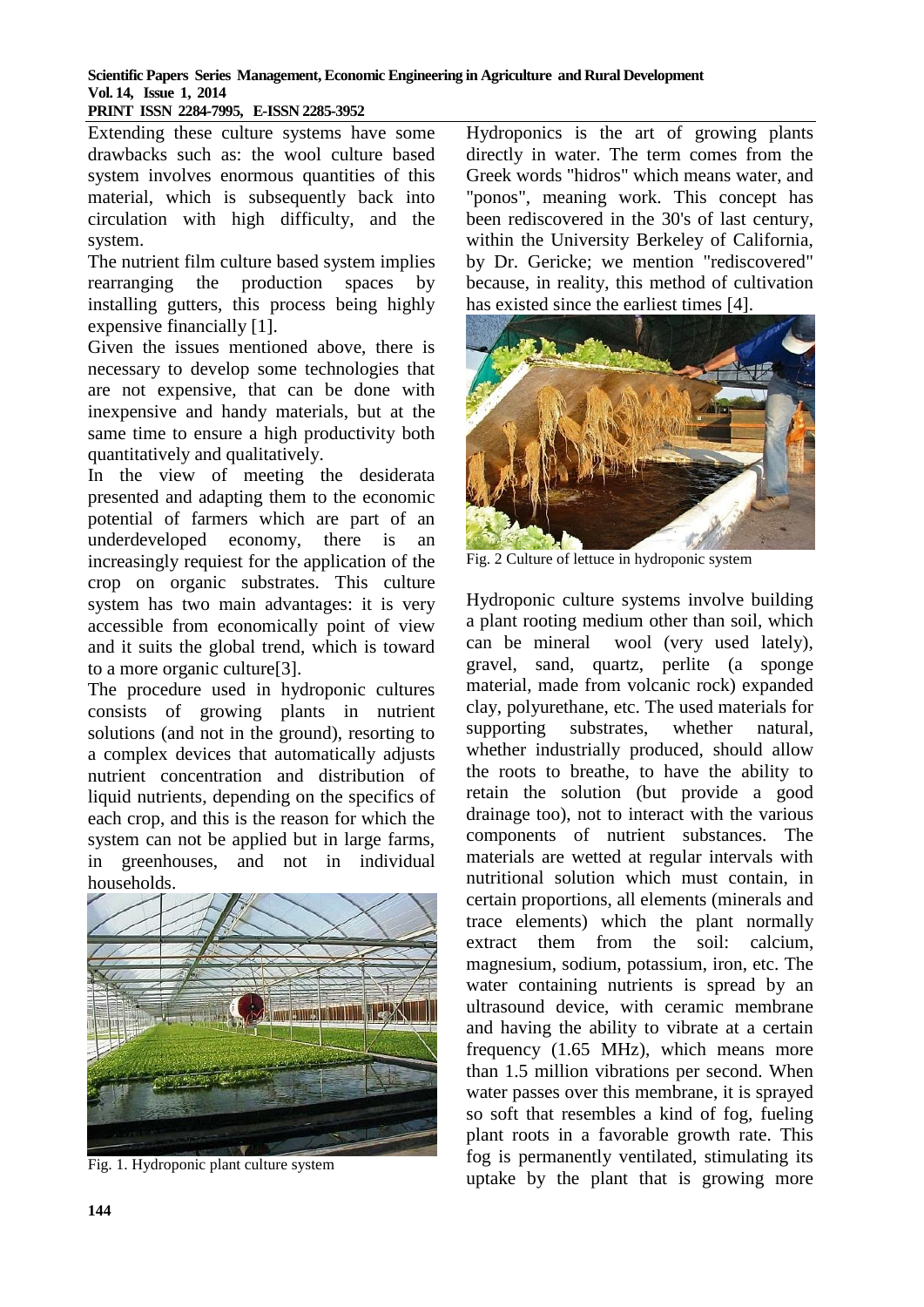### **Scientific Papers Series Management , Economic Engineering in Agriculture and Rural Development Vol. 14, Issue 1, 2014**

#### **PRINT ISSN 2284-7995, E-ISSN 2285-3952**

quickly under these conditions. Those who practice this type of hydroponic cultures have developed solutions recipes depending on species (for tomatoes, cucumbers, carrots, mushrooms, etc.) of a certain phase of vegetation and in accordance with the ambient temperature and humidity, which are held under automated control.

That between the volume of water in the basin, the density of fish per m3 of water, the amount of food taken daily, the amount of manure produced by the fish and the size of hydroponic cultivation can provide effluent treatment there is a strong correlation, we decided to classify different systems known currently on volume criterion for fish breeding ponds so:

- small capacity systems with a smaller volume of 3000 l;

- medium capacity systems with volume ranges from 3,000 to 10,000 l l;

- high capacity systems, or commercial, whose volume exceeds 10,000 l.

This classification refers to a single module system, and by installing a larger number of modules can increase system capacity thus created directly proportional.

Small capacity systems: These systems can be used as a hobby or for subsistence. In general hydroponics is performed on solid substrate (gravel, granite ede clay, etc..) Construction is simple and the investment cost varies between 100 and 500 EUR.

Medium capacity systems: they were designed to produce a quantity of fish and plants to ensure family consumption in a rural household and a small surplus for marketing.

High capacity systems: These systems were designed to produce greater quantities of fish and plants than systems above so that it becomes a source of income for those who implement them. The system that opened the series this category and has been replicated in different versions worldwide, was conducted by Professor James Rakocy the University of the Virgin Islands (UVI) in the Virgin Islands, USA. With this system were carried out, for years, the average production of 4.5 tons of fish (Tilapia species) and 70 tons of vegetable products (lettuce, basil, okra, tomatoes,

cucumbers, melons, flowers, etc.), which produced revenues of approx. 100.000 USD / year from the sale of plant and about. 35.000 USD / year from selling fish.

One embodiment of soil- free culture systems is aeroponic, it consists in the introduction of plant roots inside some plastic tubes, in which nutrient solution is sprayed. There can be grown plants based on nutrient film as well, more exactlly in containers placed in some conduits at the base of which the solution circulates in the form of very fine pellicles. Also, for accelerating the ripening process of vegetables and fruits, "ultraponie" is increasingly used, being a process based on the follow-up of cyclical variations of some plants biological functions within a period of 24 hours, in order to stimulate them through various processes.

### **The advantages of hydroponic culture systems**

Higher productivity compared to traditional systems. Superior quality of agricultural products obtained. The yields are not dependent on weather conditions, neighter on natural light, due to the fact that the adequate artificial light can replace the former one. There are not used chemical fertilizers nor pesticides. It provides rapid growth of the plants (plants grow twice as fast in hydroponic culture than in soil). There are obtained more harvests per year. There are made substantial savings in water consumption (90% less water than crops with soil) and some performing systems even allow used water recycling. It eliminates the phenomenon of "fatigue" of the soil, the same culture can be repeated on the same carrier, more than once per year (for example, about 20 salad crops can be obtained per year). Maximum hygiene conditions. The specific facilities of these hydroponic culture systems do not pollute [7].

## **The disadvantages of hydroponic culture systems**

The high costs of electricity improvements. Depreciation is done during a long time. Using of some large amounts of plastic materials for substrate, which usually are not recyclable. Plants are very sensitive to